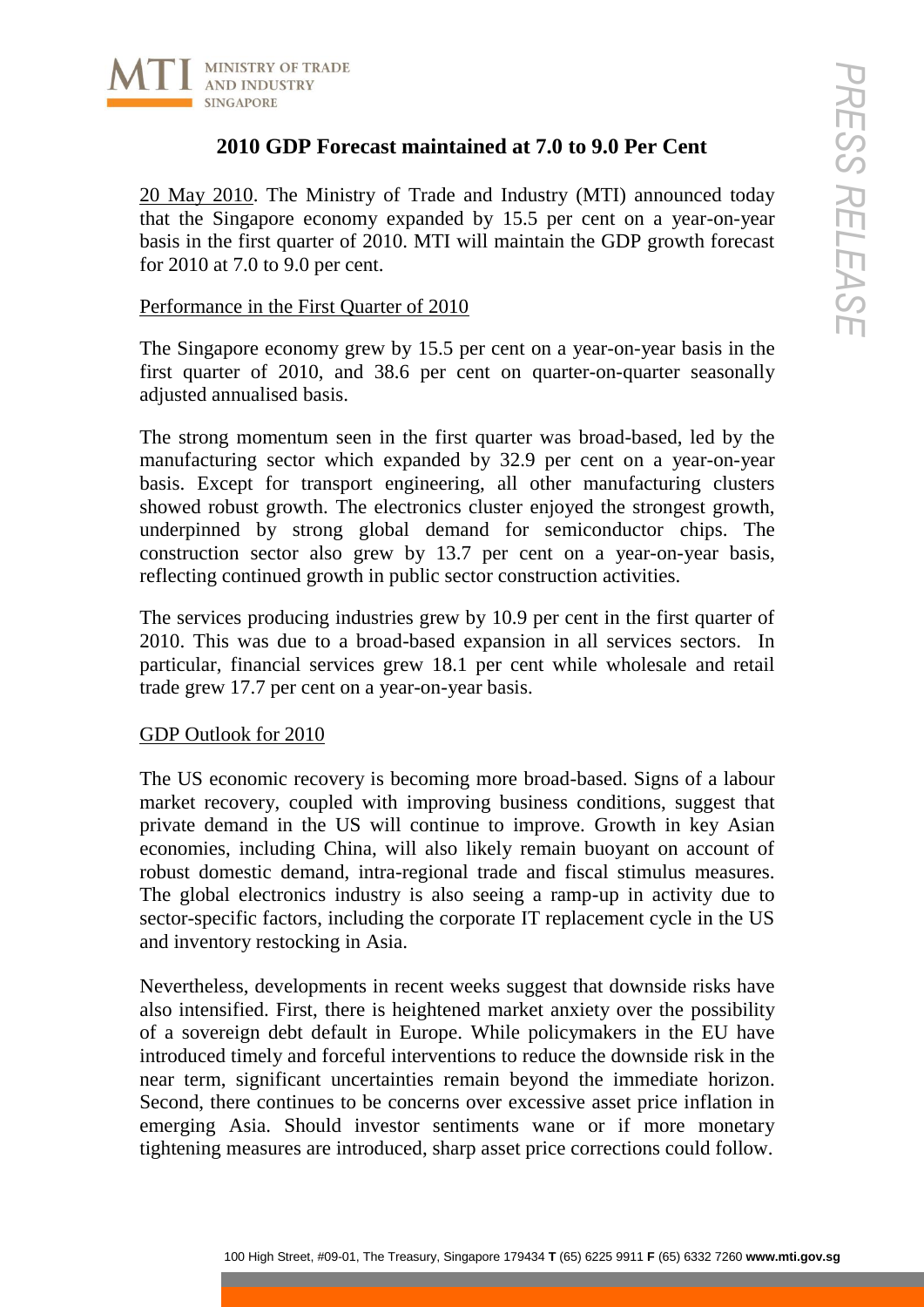

100 High Street, they could affect the global recovery and negatively<br>
FIRE Street, #100<br>
agapore.<br>
2000 Ansigapore in 2010 at 7.0 to 3.0 per cent.<br>
2000 Street, ADD INDUSTRY<br>
2015<br>
2015<br>
2015<br>
2015<br>
2015<br>
2015<br>
2015<br>
201 If these risks materialise, they could affect the global recovery and negatively impact Singapore.

Taking into consideration these factors, MTI will maintain the GDP growth forecast for Singapore in 2010 at 7.0 to 9.0 per cent.

MINISTRY OF TRADE AND INDUSTRY 20 May 2010